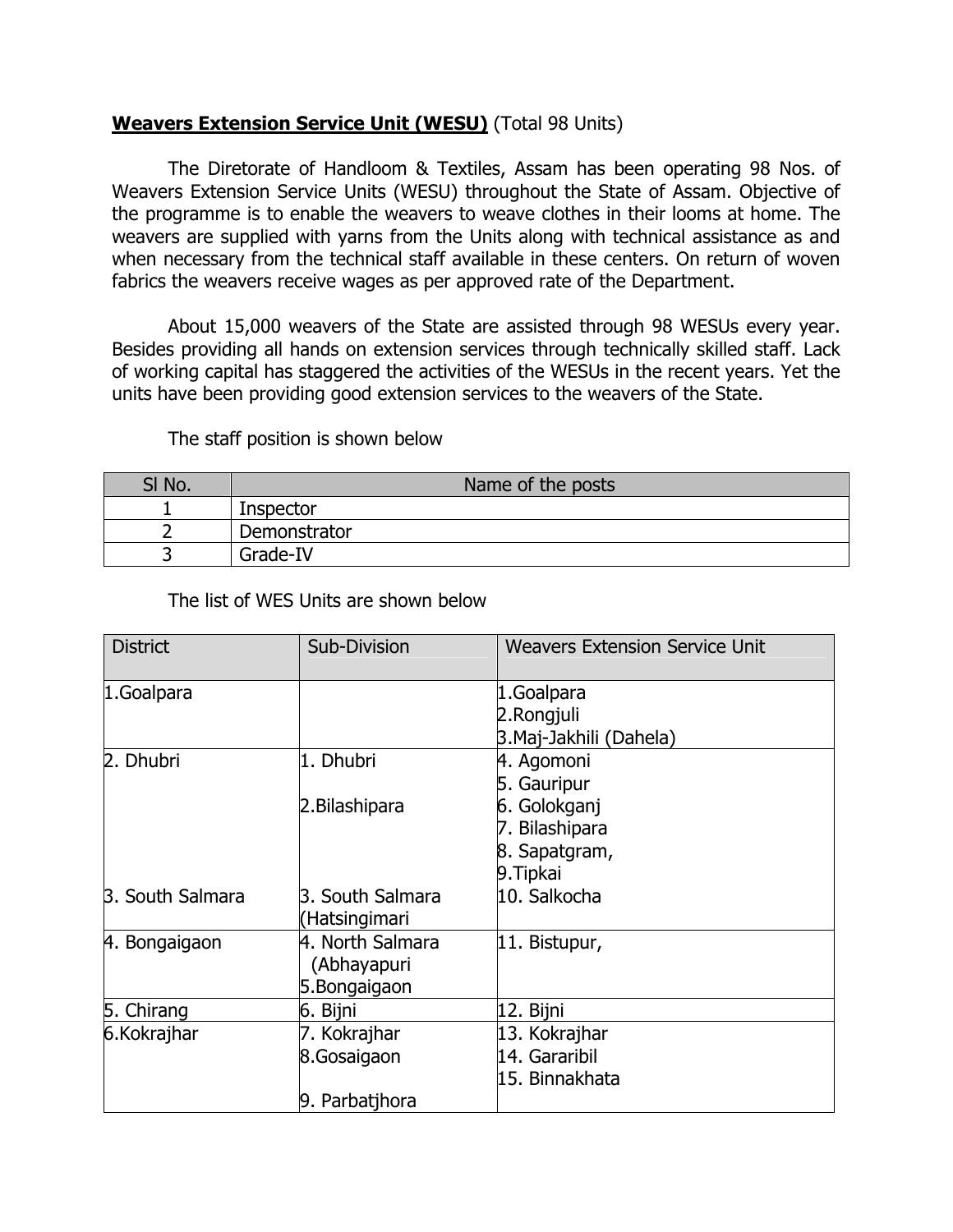| 7. Barpeta         | 10. Barpeta         | 16. Barpeta            |
|--------------------|---------------------|------------------------|
|                    |                     | 17. Pathsala           |
|                    |                     | 18. Sarthebari         |
|                    |                     | 19. Chenga             |
|                    | 11. Bajali          | 20.Sarupeta            |
|                    |                     | 21. Jalah              |
| 8.Nalbari          |                     | 22. Katligaon          |
|                    |                     | 23. Borbhog            |
|                    |                     | 24. Tihu               |
|                    |                     | 25. Tamulpur           |
|                    |                     | 26. Kaithalkkuchi      |
|                    |                     | 27. Kaljar,            |
|                    |                     | 28. Baharghat          |
| 9. Baksa           | 12. Tamalpur        |                        |
|                    | 13. Salbari         |                        |
| 10. Kamrup (Metro) | 11.Guwahati         | 29. Ramdia             |
|                    |                     | 30. Boko               |
|                    |                     | 31. Chaygaon           |
|                    |                     | 32. Beltola,           |
|                    |                     | 33. Bezera             |
| 11.Kamrup (Rural)  | 12. Pragjyotishpur  |                        |
|                    | 13. Rangia          | 34. Rangia             |
|                    |                     | 35. Kamalpur           |
|                    |                     | 36. Dimow              |
|                    |                     |                        |
| 12. Darrang        | 14. Mangaldoi       | 37. Sipajhar           |
| (Mangaldoi)        |                     | 38. Deomornoi          |
|                    |                     | 39. Dipla              |
|                    |                     | 40. Nizdahi,           |
| 13. Udalguri       | 15.Bhergaon         | 41. Majbat             |
|                    |                     |                        |
| 14.Sonitpur        | 16. Tezpur          | 42. Dhekiajuli         |
| (Tezpur)           |                     | 43. Jamugurihat        |
|                    |                     |                        |
| 15.Biswanath       | 17.                 | 44. Biswanath Chariali |
|                    |                     | 45. Kalabari           |
|                    |                     | 46. Gahpur             |
|                    |                     |                        |
| 16.Lakhimpur       | 18. North Lakhimpur | 47. North Lakhimpur    |
|                    | 19. Dhakuakhana     | 48. Dhakuakhana        |
| 17. Dhemaji        | 20. Dhemaji         | 49. Dhemaji            |
|                    |                     | 50. Gogamukh,          |
|                    |                     |                        |
|                    |                     | 51. Sisiborgaon        |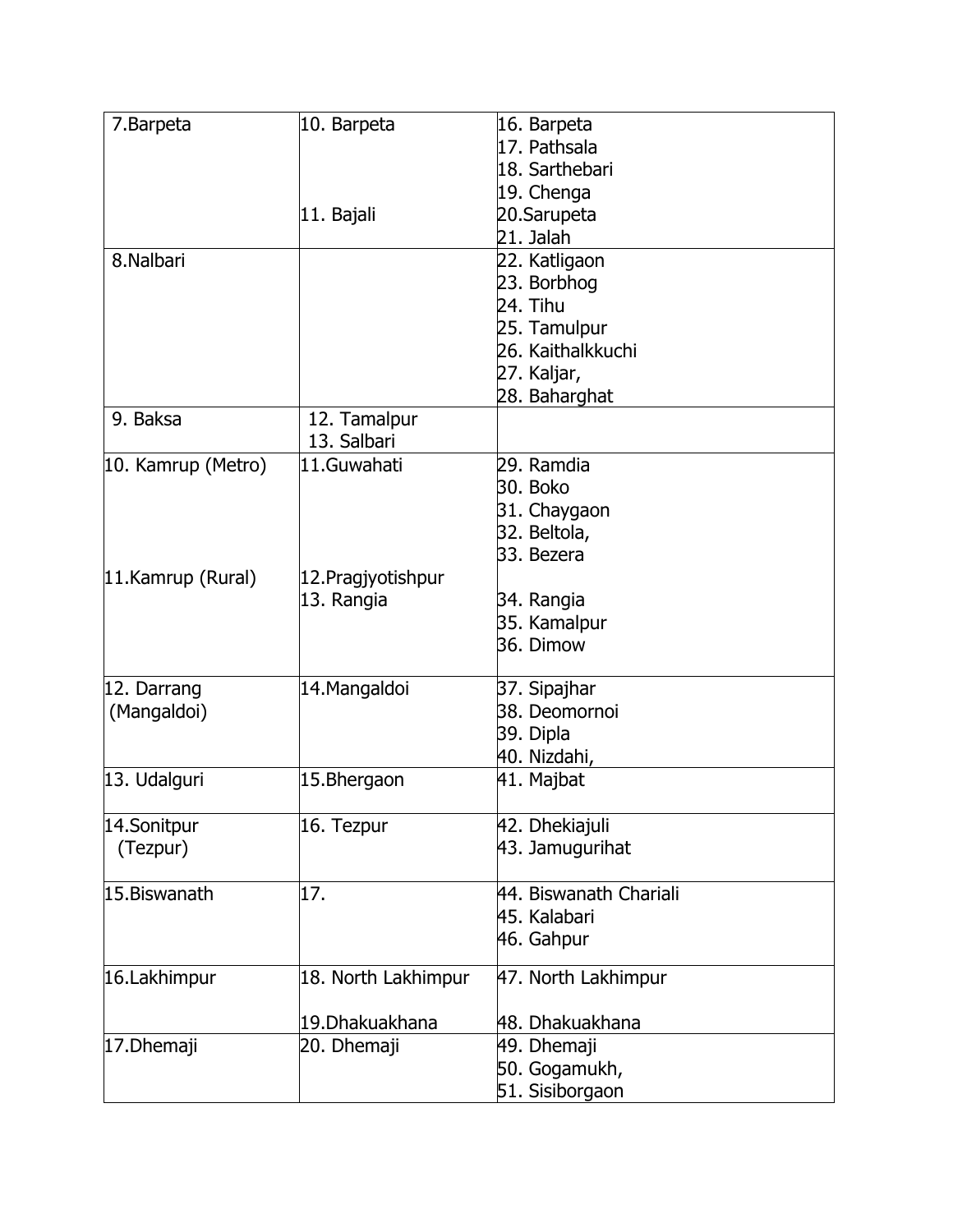|                      | 21. Jonai       | 52. Simen chapari        |
|----------------------|-----------------|--------------------------|
| 18. Tinsukia         | 22. Tinsukia    | 53. Megela               |
|                      | 23. Margherita  | 54. Margherita           |
|                      | 24.Chapakhwa    | 55. Chapakhowa           |
| 19. Dibrugarh        |                 | 56. Naharkatia           |
| 20.Sivsagar          | 25. Sivsagar    | 57. Sivsagar             |
|                      | 26. Nazira      |                          |
| 21.Charaideo         |                 | 58. Sonari               |
| 22.Jorhat            | 27. Jorhat      | 59. Patiagaon            |
|                      |                 | 60. Teok                 |
|                      |                 | 61. Bokajan              |
| 23. Majuli           |                 | 62. Kamalabari           |
|                      |                 | 63. Jangraimukh          |
| 24.Golaghat          | 28. Golaghat    | 64. Golaghat             |
|                      |                 | 65. Dergaon              |
|                      | 29. Bokakhat    | 66. Bokakhat             |
|                      | 30.Dhansiri     | 67. Sarupathar           |
|                      | (Sarupathar)    |                          |
| 25.Nagaon            | 31.Nagaon Sadar | 68. Nagaon               |
|                      |                 | 69. Kampur               |
|                      |                 | 70. Dhing,               |
|                      |                 | 71. Ghahibhatkuchi       |
|                      | 32. Kaliabor    | 72. Kaliabor             |
| 26.Hojai             |                 | 73. Hojai                |
|                      |                 | 74. Lanka                |
| 27. Morigaon         |                 | 75. Morigaon             |
|                      |                 | 76. Barapujia            |
|                      |                 | 77. Dharibahi (Sub unit) |
| 28. Cachar (Silchar) |                 | 78. Silchar              |
|                      |                 | 79. Dholai,              |
|                      |                 | 80. Kalainbazar          |
|                      | 33. Lakhipur    | 81. Lakhipur.            |
| 29.Karmganj          |                 | 82. . Karimganj          |
|                      |                 | 83. Patharkandi          |
|                      |                 | 84. Aderkana             |
| 30.Hailakandi        |                 | 85. Hailakandi           |
|                      |                 | 86. Lala                 |
|                      |                 |                          |